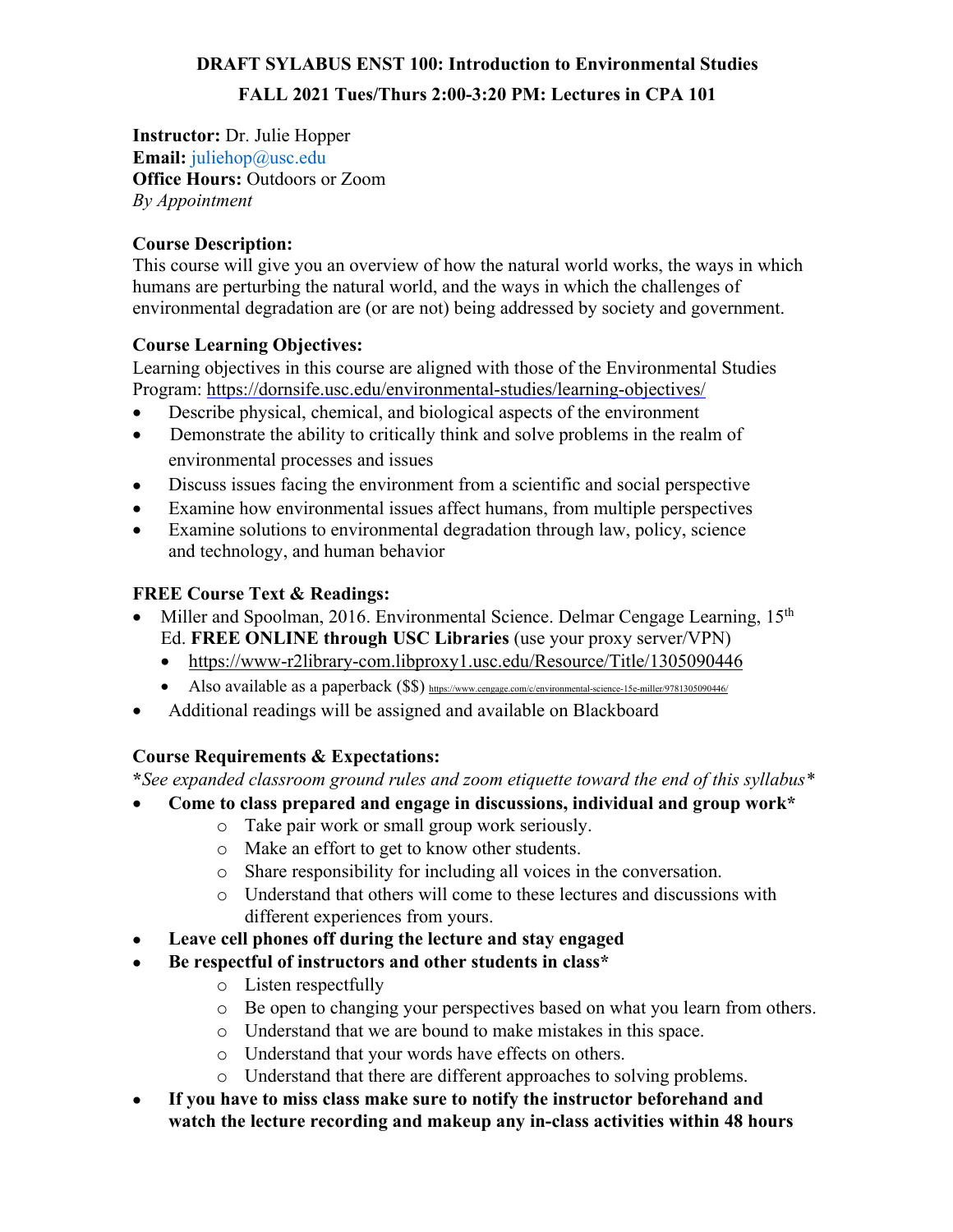**Online Course Portal, Blackboard:** This course will use Blackboard for communication, information and submitting assignments. I encourage all of you to email me with questions, or to set up an office hour by appointment as needed. Communication is Key! **Please contact me with any issues that are impacting your ability to learn and I will try to help or will refer you to someone that can. Lectures will be in person and via zoom if needed. Lectures will be via Zoom only after Thanksgiving Break** with links provided on the left-menu in blackboard. You are responsible for all notifications and assignments posted online via BlackBoard. *Let Dr. Hopper know by the first lecture if you have trouble accessing BlackBoard*. Typically lecture slides will be available before the lecture is given.

| <b>Grade Breakdown</b>              |                       |   |        | <b>Points</b> | % of Grade |   |              |
|-------------------------------------|-----------------------|---|--------|---------------|------------|---|--------------|
| Midterm and Final Exam              |                       |   |        | 200           | 50%        |   |              |
| Ecological Footprint                |                       |   |        | 8             | $2\%$      |   |              |
| News Bias Analysis                  |                       |   |        | 12            | $3\%$      |   |              |
| Participatory Activities            |                       |   |        | 80            | 20%        |   |              |
| <b>Endangered Species Blog post</b> |                       |   |        | 50            | 13%        |   |              |
| Letter to a Leader                  |                       |   |        | 30            | 8%         |   |              |
| Documentary Reflection              |                       |   |        | 20            | $5\%$      |   |              |
| <b>TOTAL</b>                        |                       |   |        | 400           |            |   |              |
| Extra Credit                        |                       |   |        | 10            |            |   |              |
| <b>Grade Breakdown</b>              |                       |   |        | <b>Points</b> | % of Grade |   |              |
|                                     | <b>Grading Scale:</b> | A | 93-100 | $A -$         | 90-92      |   |              |
| $B+$                                | 87-89                 | B | 83-86  | $B-$          | 80-82      |   |              |
| $C+$                                | 77-79                 | C | 73-76  | $C-$          | 70-72      |   |              |
| $D+$                                | 67-69                 | D | 63-66  | D-            | 60-62      | F | 59 and below |

#### **Statement on Academic Conduct:**

*Plagiarism*-Presenting someone else's ideas as your own, either verbatim or recast in your own words, is a serious academic offense with serious consequences. Please familiarize yourself with the discussion of plagiarism in SCampus in Section 11, *Behavior Violating University Standards* https://scampus.usc.edu/1100-behavior- violating-university-standards-andappropriate-sanctions. Other forms of academic dishonesty are equally unacceptable. See additional information in *SCampus* and university policies on scientific misconduct, http://policy.usc.edu/scientificmisconduct.

**Overview on Exams:** The midterm and final will take place via a timed Respondus test on Blackboard. If there is a conflict with an exam, or if you have DSP time extensions, or if you are in a very different time zone, you **must** email the instructor *Two weeks in advance*  to see if alternative arrangements can be made. **Make-up exams will be more difficult and will not be given except in extreme emergencies that you can produce concrete proof for.** If a student misses an exam without an excused reason, they will receive a zero. Exam questions will be draw from course readings, activities and lecture materials, and will include multiple choice, T/F, fill-in-the-blank, short answer and essay questions. Failure to comply with exam policies will automatically result in a grade of "0".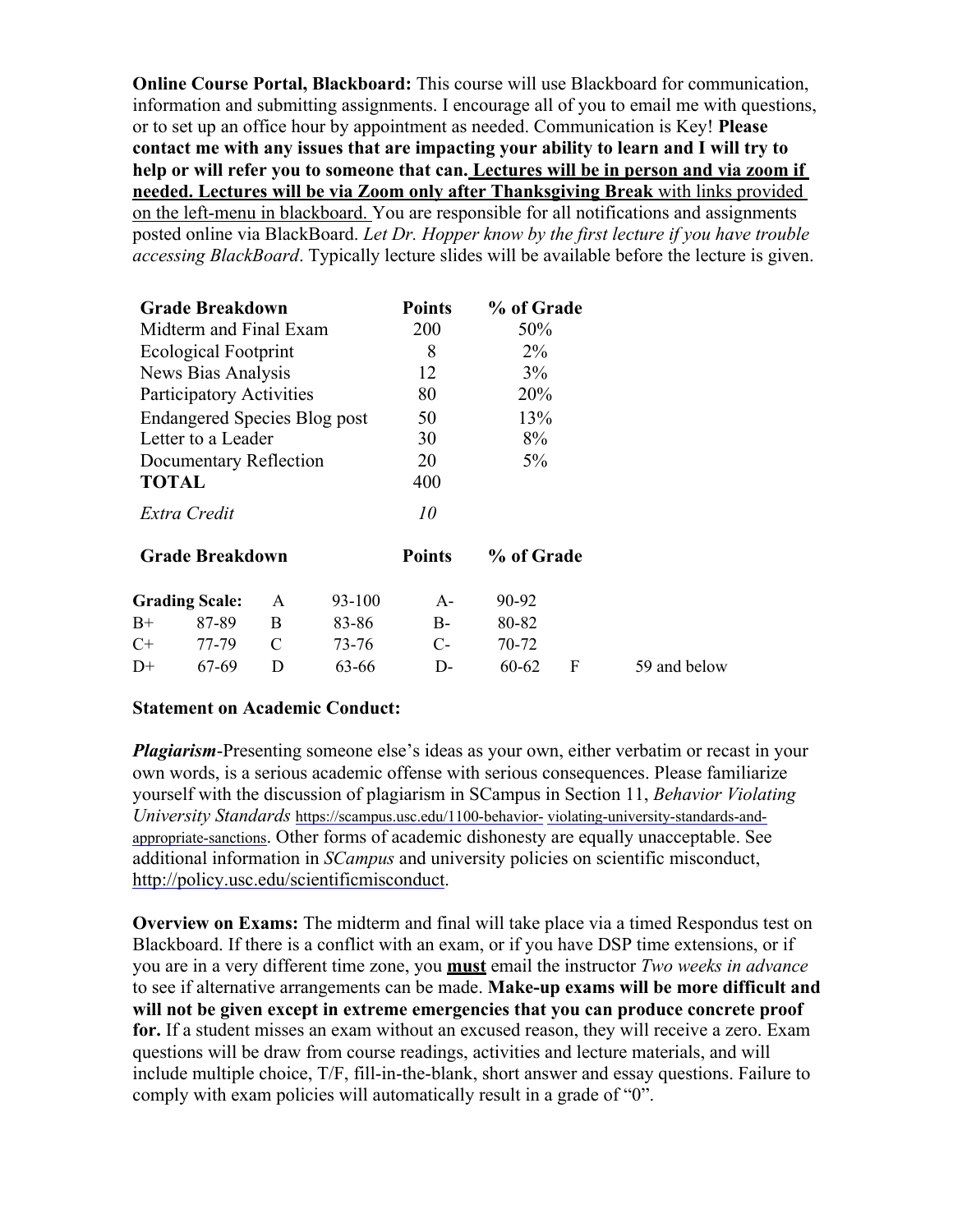### **Policies on Assignments and Class Activities**

**Late Assignments will have 20% deducted each 24 hours**, **with the first 24 hour deduction starting 5 min after the deadline.** Instructions for all assignments are on Blackboard (BB). **Regarding in-class activities:** If you cannot make it to a class, you will need to make up any associated in-class activities (5 pts each) within 48 hrs (due by 1:50 PM). To know whether an in-class activity occurred, you will need to watch the zoom recording (*if applicable*) and email me directly. Assignments and activities will be graded and posted on blackboard  $\sim$  within two weeks after the due date.

## **Overview of Assignments: All due by 1:50 PM (California Time) via Turnitin (BB)\***

*Each of the below assignments are described in more detail on blackboard.* 

### **Ecological Footprint Stats and Reflection: Due Aug. 26th**

https://www.footprintcalculator.org/?gclid=Cj0KCQjw0YD4BRD2ARIsAHwmKVlnn1g-BFx5LHSIqdJmF9lar3rv7vgo1xzIYu58W77ulCqgPY0kNNsaAu4yEALw\_wcB

**News Bias Analysis:** You will submit a ~1 page analysis on media bias based on articles from three different media outlets covering the same environmental issue. Guidelines for this assignment and the links to the three articles will be posted on BlackBoard. **Due Sept. 2**

**Endangered Species Blog**: Involves researching an endangered species and its recovery plan. Culminates in a blog for use in an in-class discussion about choices in funding species recovery. See Blackboard Instructions for more information. **Due Sept. 21st**

**In-Class Activities/Discussions (5-20 pts each):** Throughout the course you will be exposed to media, data based activities and in-depth discussions in class. *Several are noted in the schedule below.* Points are awarded via question worksheets or via activity-based discussions. In-class activity worksheets/reflections will need to be turned in within 48 h.

Letter to a Leader:  $\sim$ 2 page letter to a member of congress or the CEO or head of sustainability at a company expressing your views on a current environmental issue. The letter will be formatted as a formal letter, (with letterhead) and should be as persuasive as possible. Use evidence to support your plea. **Due Nov. 16th .** Extra credit (3 pts) will be given for actually sending your letter: **Extra Credit Proof of submission due by Nov. 23rd**.

**Zero-Waste (Participatory) Activity (10 pts):** For one week, keep a written log of everything that you put in the trash, recycling and/or compost. During this time, implement several of the zero-waste tips in the instructions for this activity on BB. **Due Nov. 4th**

**iNaturalist Activity Extra Credit (7 pts) –** For this activity, you will use the iNaturalist app to take and submit photos of  $\geq 10$  different wild organisms (plants or animals) & write a reflection based on the activity prompts on BB (**Due Nov. 23rd via BB).** 

**Documentary Reflection:** You will watch a documentary relating to the science behind climate change, and will submit your answers to the reflection questions. **Due Nov. 30th**

**-> Class Schedule on Next Page**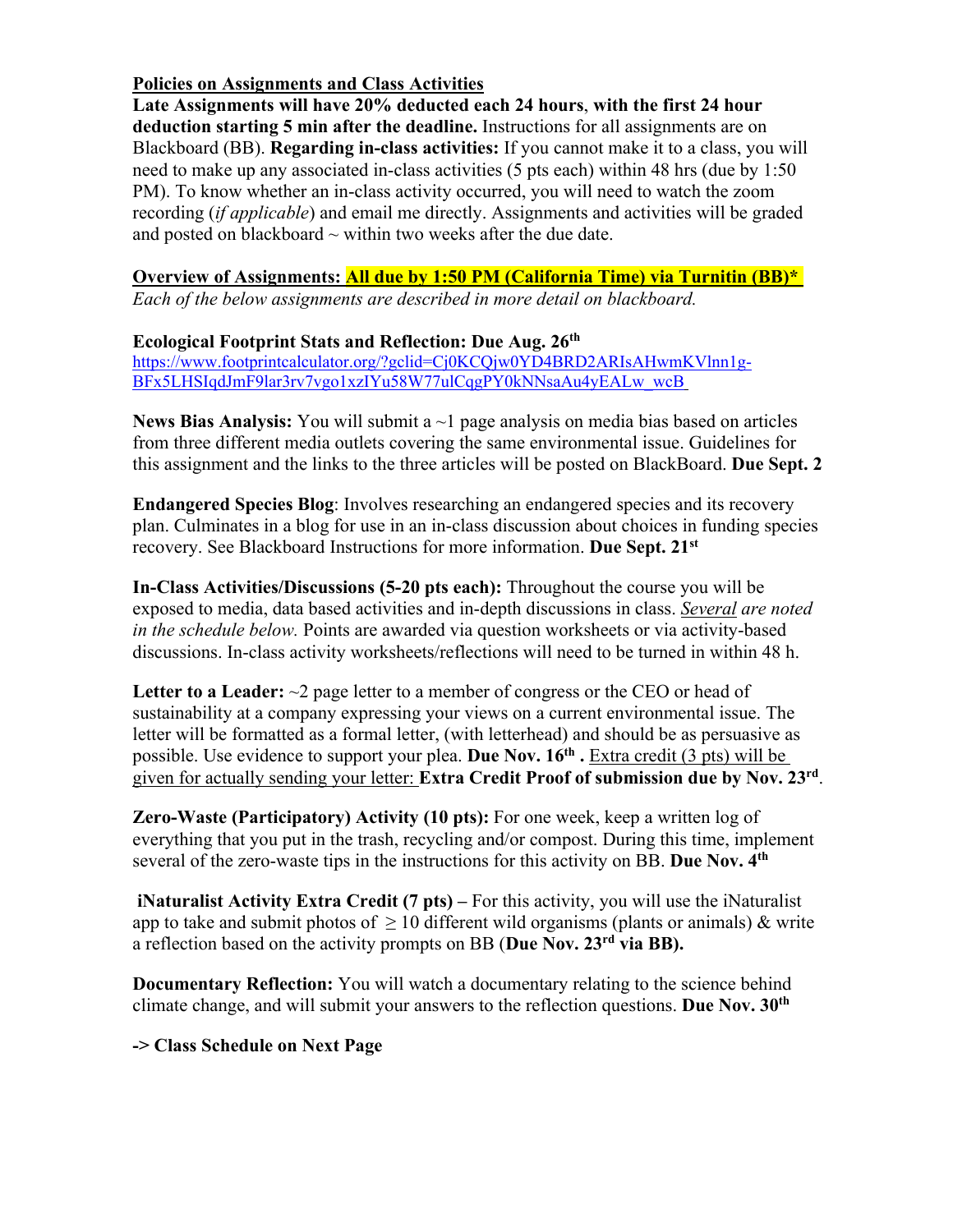# **Date Topics/Daily Activities Readings Deliverable/ Due** Dates Aug. 24 | L. 1. Introduction And Course Overview Ch. 1 Aug. 26 | L. 2. What Is Science? Measures Of Env Health & Interpreting Data Ch. 1 **Ecological Footprint Due**  Aug. 31 L. 3. Earth As A System: Matter, Energy, And Change  $Ch. 2$ Sept. 2 | L.4. Climate and Biomes | Ch. 7 | News Bias Analysis Due Sept. 7 | L.5. Ecosystem Ecology Ch. 3 Sept. 9 | L.6. Population and Community Ecology Ch. 5 Sept. 14 | L.7. Genetics & Evolution Ch. 4 Sept. 16 L.8. Biodiversity Ch. 4 **"Trophy" Documentary** or **"***Rhino-Hunter***" Disc.** Sept. 21 L.9 Conservation and Endangered species Ch. 8 **Endangered Sp. Blog Due** Sept. 23 | L.10. Human Pop. Growth And Demographics | Ch. 6 Sept. 28 | L.11. Cultures & the Environment: Past-Present | BB Reading | In-Class Activity (10) Sept. 30 | L.12. Land Resources | Ch. 9 & 12 Oct. 5 **MIDTERM (via Blackboard respondus)**  Covers Lectures 1 -12 + Readings **Timed MIDTERM via Blackboard, starts at 2PM** Oct. 7 | L.13 Agriculture and Agroecology | Ch. 10 Oct. 12 L.14. Freshwater and Marine Resources Ch. 11 **Oct. 14 Fall Recess** --- **No Class- Fall Recess** Oct. 19 L.15. Freshwater and Marine Pollution Podcast *before class* **Clean Water Act Activity (15)** Oct. 21 | L.16. Nonrenewable Energy | Ch. 13 Oct. 26 | L.17. Renewable Energy | Ch. 13 Oct. 28 | L.18. Air Pollution and Solutions | Ch.15.1-15.3 *Start zero-waste activity* Nov. 2 | L.19 Noise and Light Pollution | BB Readings Nov. 4 | L.20. Waste Generation, Disposal & Recycling | Ch. 16 | **Zero Waste Activity (10)** Nov. 9 | L.21. Sustainability and USC **Ch. 17** | **Sustainability Activity (5)** Nov. 11 | L.22 The Environment and Human Health Risks  $\parallel$  Ch. 14 Nov.16 L.23*.* Global Change- Invasive Species BB Reading **Letter to a Leader Due** Nov. 18 | L.24. Climate Change Ch.15.4-15.7 Nov. 23 | L.25. Climate Change and Policy + Evals | BB Reading | **Extra Credit due** Nov. 25 **Thanksgiving Break -- <b>No** Class- **Thanksgiving** Nov.30 L.26. Documentary, no in-person class **Disk in the U.S. 2018** Documentary Qs Due Dec. 2 | L.27. Env. Justice, Research and Policy **via Zoom** | **Env. Justice Activity** (15) Dec. 9 **Remote Final Exam via Respondus on Blackboard Thursday @ 2PM California Time**

### **Course Schedule** (subject to slight changes)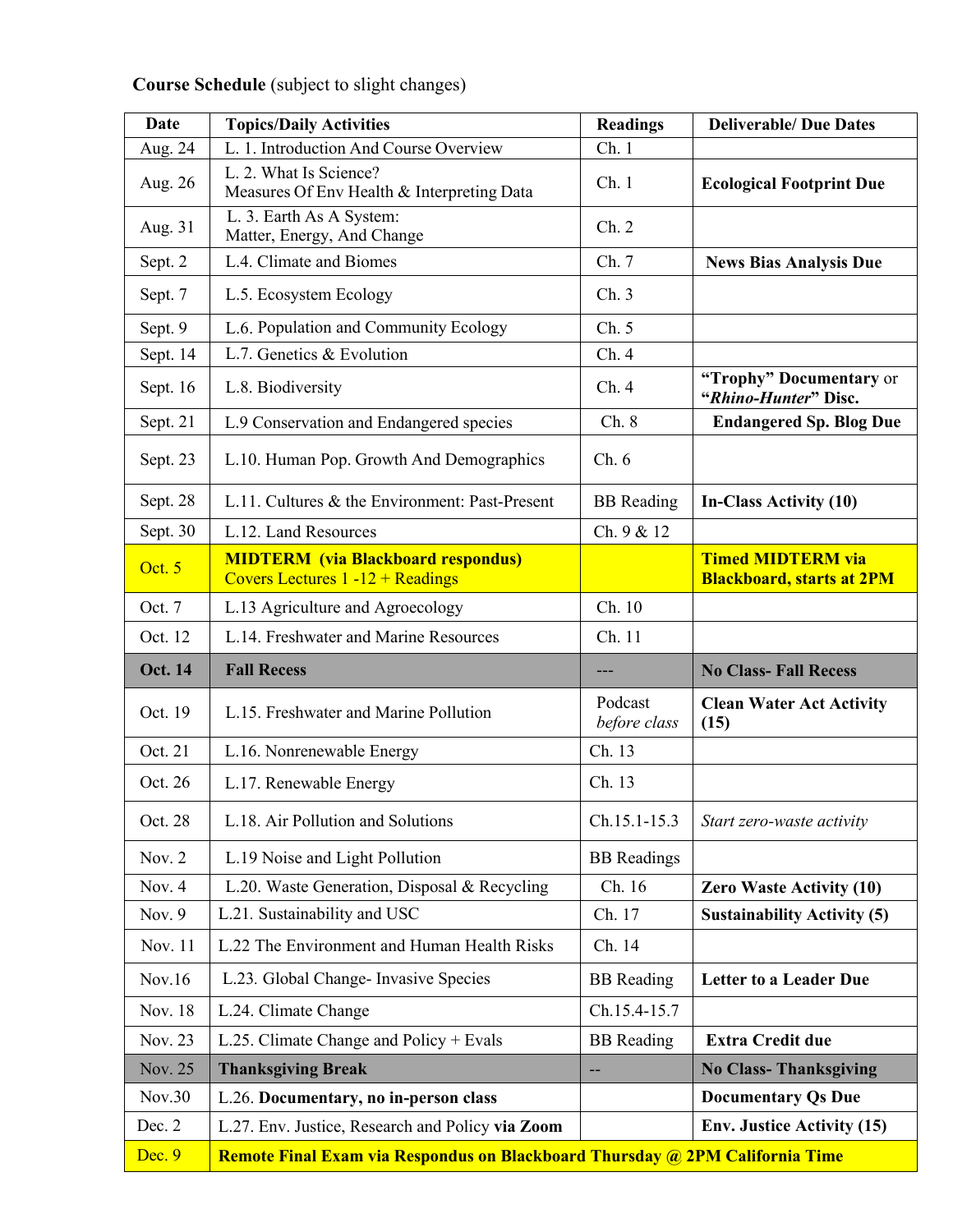#### **Expanded ENST classroom ground rules and Etiquette**

- **Share responsibility for including all voices in the conversation**. If you tend to have a lot to say, make sure you leave sufficient space to hear from others. If you tend to stay quiet in group discussions, challenge yourself to contribute so others can learn from you.
- **Listen respectfully.** Don't interrupt, turn to technology, or engage in private conversations while others are speaking. Use attentive, courteous body language. Comments that you make (whether asking for clarification, sharing critiques, or expanding on a point) should reflect that you have paid attention to the previous speakers' comments.
- **Be open to changing your perspectives based on what you learn from others.** Try to explore new ideas and possibilities. Think critically about the factors that have shaped your perspectives. Seriously consider points-of-view that differ from your current thinking.
- **Understand that we are bound to make mistakes in this space, as anyone does when approaching complex tasks or learning new skills.** Strive to see your mistakes and others' as valuable elements of the learning process.
- **Understand that your words have effects on others**. Speak with care. If you learn that something you've said was experienced as disrespectful or marginalizing, listen carefully and try to understand that perspective. Learn how you can do better in the future.
- **Take pair work or small group work seriously.** Remember that your peers' learning is partly dependent upon your engagement.
- **Understand that others will come to these discussions with different experiences from yours.** Be careful about assumptions and generalizations you make based only on your own experience. Be open to hearing and learning from other perspectives.
- Make an effort to get to know other students. Introduce yourself to students sitting near you. Refer to classmates by name and make eye contact with other students.
- Understand that there are different approaches to solving problems. If you are uncertain about someone else's approach, ask a question to explore areas of uncertainty. Listen respectfully to how and why the approach could work.